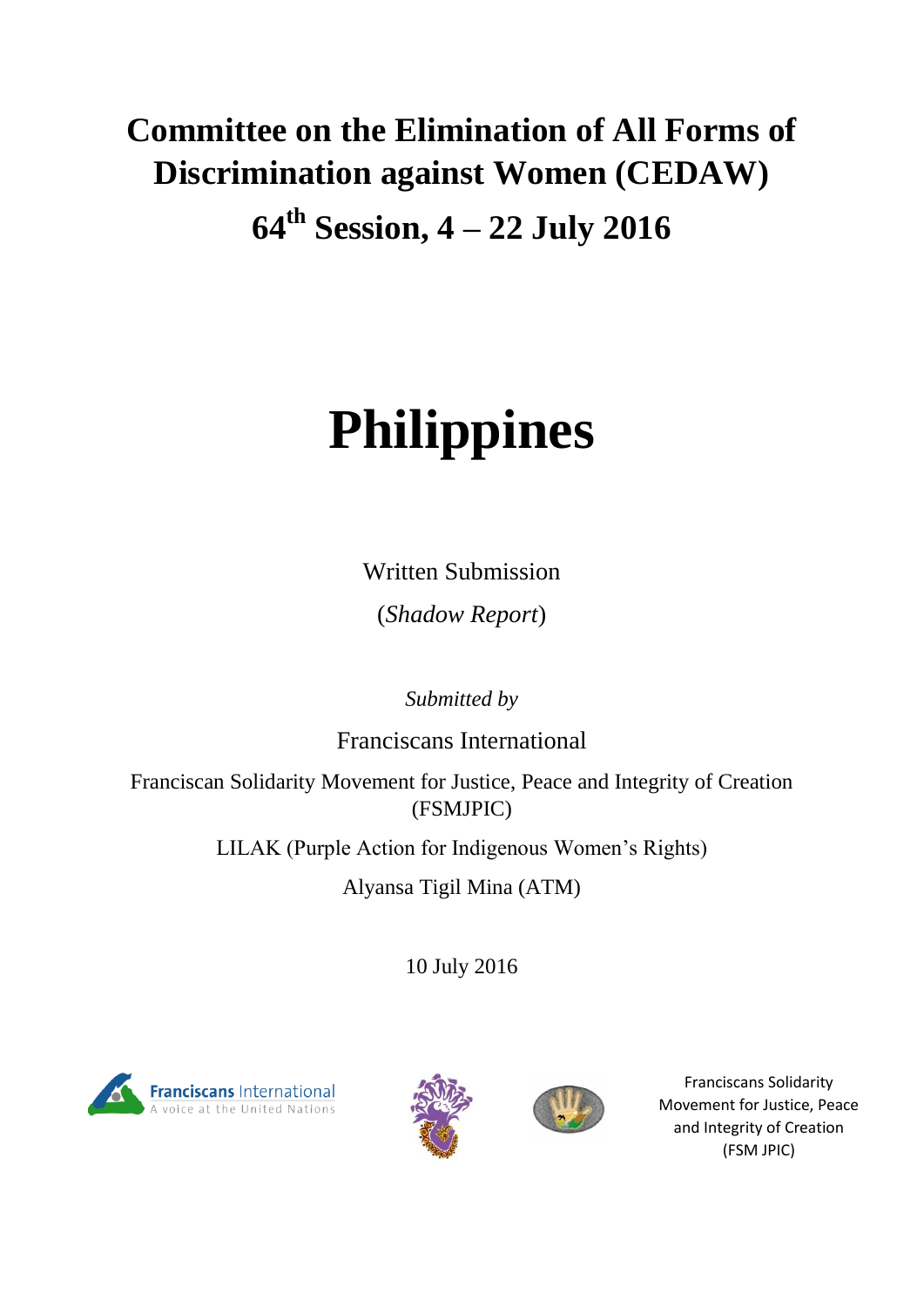# **Introduction**

- This shadow report is a submission by Franciscans International (FI), a faith-based International Non-Governmental Organization (INGO) with General Consultative Status with the ECOSOC Council of the United Nations (UN). Franciscans International was founded in 1982 to bring to the international level of the United Nations the concerns of the most vulnerable and to advocate for a stronger protection of all human beings' rights.
- Franciscan Solidarity Movement for Justice, Peace and Integrity of Creation (FSMJPIC) is a movement of Franciscans religious congregations in the Philippines. FSM JPIC works to promote human rights, human dignity, social and environmental justice through pastoral and advocacy work throughout the Philippines.
- Alyansa Tigil Mina (ATM) is a coalition of mining-affected communities and their support groups, including non-governmental organizations, faith-based groups, academic institutions, and other groups collectively challenging the promotion of destructive large-scale mining in the Philippines. ATM works to protect Filipino communities and natural resources that are threatened by large-scale mining operations. Human rights are a central basis for ATM's work, particularly in defending community and individual rights. The alliance aims to shift the policy framework on extracting minerals in the Philippines, from simply "extracting and profiting from mining minerals" to "mineral management towards national industrialization". ATM also believes this shift will drive local sustainable development, promote resilient communities and facilitate national industrialization.
- LILAK (Purple Action for Indigenous Women's Rights) is a collective of women's rights advocates and feminists in the Philippines, who aim to contribute in the building and raising awareness and understanding of rural and indigenous women on their rights, their roles, and their potential. Their activities include: formation and deepening of analysis of rural and indigenous women's situation and factors affecting it, development and advancement of women's skills in protecting their rights.
- This shadow report highlights key concerns related to the human rights of women as stipulated in the United Nations Convention on the Elimination of All Forms of Discrimination against Women (UN CEDAW). The data and information included in the present submission come from various sources, and include research, information and data collection from FI, LILAK, ATM, FSM JPIC and their partners in the Philippines. The document focuses mainly on the issue related to **the impact of natural resources exploitation, specifically large-scale mining, on human rights especially those of the indigenous women**.

# **Context: Indigenous Women and Mining in the Philippines**

The mining industry has led to an increased displacement of indigenous communities and various human rights violations. In 2002 the UN Special Rapporteur for the human rights and fundamental freedoms of indigenous peoples, after his visit to the Philippines, highlighted this point: "Of particular concern are the long-term devastating effects of mining operations on the livelihood of indigenous peoples and their environment. These activities are often carried out without their prior, free, informed consent, as the law stipulates<sup>"1</sup> However, with patriarchy very much embedded in a post-colonial society of the Philippines, it is

 $1$  E/CN.4/2003/90/Add.3, Mission to the Philippines, p.2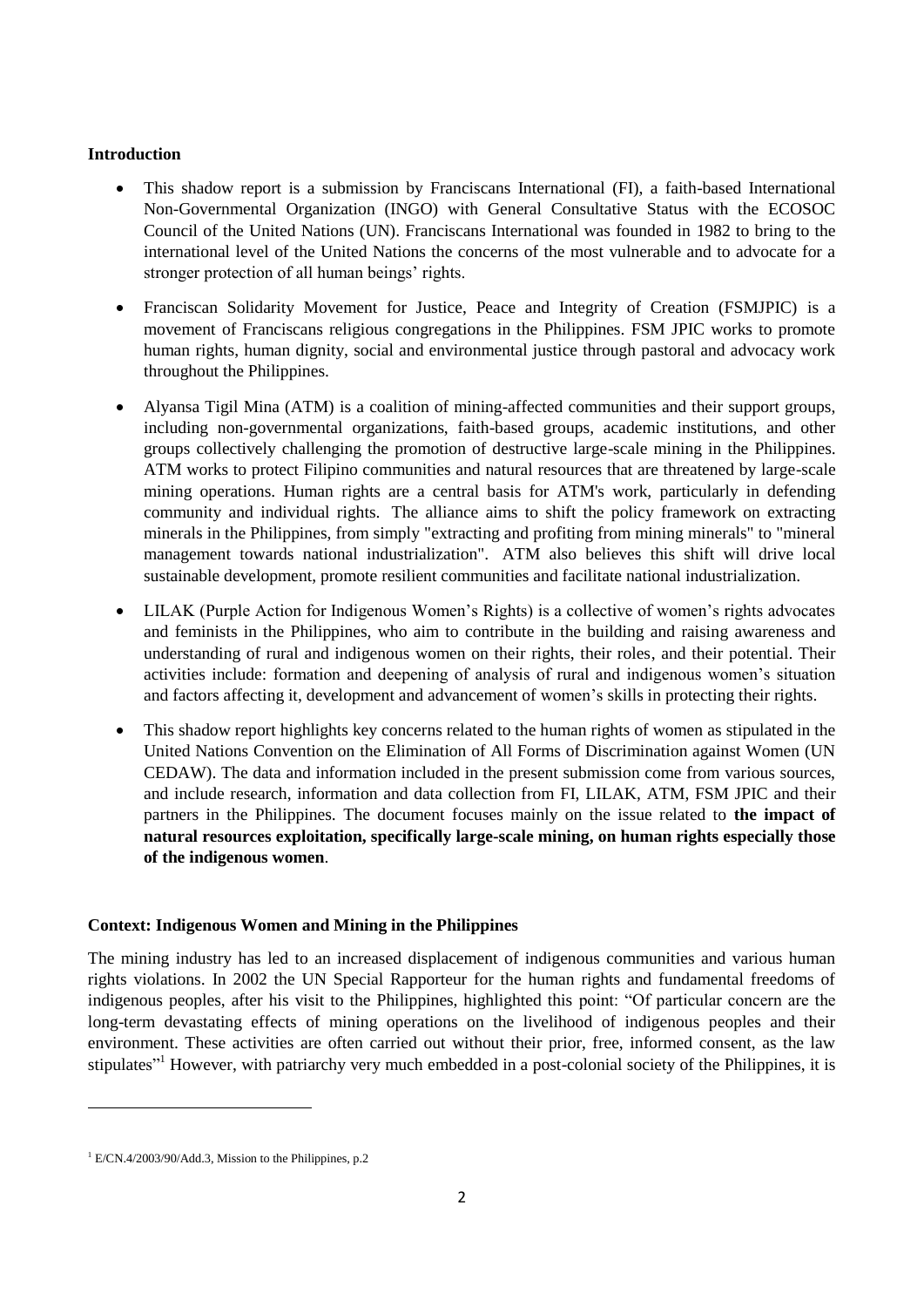the women, particularly those from the rural and indigenous communities, who are experiencing the brunt of the adverse impacts of mining.

Mining in the Philippines has been aggressively promoted with the passage of the Philippine Mining Act of 1995 or Rep. Act 7942<sup>2</sup>. The mining law opened up the country's mineral resources to full control of ownership of mineral resources by foreign companies, a departure from the patrimony provision of 1987 Philippine Constitution, which allows only 40% foreign ownership<sup>3</sup>. With this comes amassing a vast area for mining operations, occupying about 765,520.127 hectares of the total land area of the country as of May  $2016<sup>4</sup>$ . The Philippine government has claimed that the mining industry is a boost to the national economy, and that it contributes to employment generation. However, data would show otherwise. As of 2015, the mining contribution to the country's Gross Development Product (GDP) is P84.2 billion, or a mere 0.7%. This has been consistent from 2012-2015. This is the same for mining contribution to total employment at an average of 0.6-0.7% of the labor force from 2011-2015.<sup>5</sup>

These very minute contributions are made more insignificant given that whatever benefits there may be from the mining industry remain to be far from the reach of the rural and indigenous women. Most of the rural and indigenous women are found in Geographically Isolated and Disadvantaged Areas (GIDA). These are areas, too, where the ancestral domains<sup>6</sup> of the indigenous communities are found, which are rich in natural resources, and where the mining concessions and applications are. In fact, 66% of the officially recognized ancestral domains of the indigenous peoples are covered by mining concessions<sup>7</sup>. The different forms of gross human rights violations against the rural and indigenous women caused by the presence of mining projects perpetuate discrimination, marginalization and vulnerabilities against them.

The Philippines has passed the Magna Carta of Women (MCW) or Republic Act of 9710. The MCW is a comprehensive women's human rights law that seeks to eliminate discrimination against women by recognizing, protecting, fulfilling and promoting the rights of Filipino women, especially those in marginalized sectors. The MCW is the Philippine translation of the UN CEDAW. It is heavily based on Article 14 of CEDAW which stipulates that *States Parties shall take into account the particular problems faced by rural women and the significant roles which rural women play in the economic survival of their families, including their work in the non-monetized sectors of the economy, and shall take all appropriate measures to ensure the application of the provisions of the present Convention to women in rural areas*. Here lays the foundation of the call for accountability for Philippine government's state obligations to actively protect and promote women's rights.

Since its passage in 2009, this law remains to be a promise yet to be fulfilled by the Philippine government. In 20 April 2016, this law, a first in the country, was invoked by women's groups and other women rights advocates in their complaint against then presidential candidate Mayor Rodrigo Duterte for acts constituting

1

<sup>&</sup>lt;sup>2</sup> Mining Act, Republic Act No. 7942 - issued in 1995, it is considered as the most important legal basis for the mining exploitation of Philippines' natural resources. It stipulates that "mineral resources are owned by the State and the exploitation, development, utilization, and processing is under its full control and supervision. It provides relevant and fundamental economic incentives for foreign businesses interested in investing in and exploiting the Philippines. The law further stipulates who may obtain mining rights and the types of agreements regulating mining projects. 3 Judith A. Pasimio, *"Policy Study on Women Human Rights and the Mining Industry in the Philippines,"* (LILAK Purple Action for Indigenous Women's Rights)

<sup>4</sup> Data computed based on Department of Environment and Natural Resources - Mines and Geosciences Bureau - Complete List of Existing Exploration Permits (EPs[\) http://mgb.gov.ph/attachments/article/50/May\\_2016\\_MPSA\\_2.pdf;](http://mgb.gov.ph/attachments/article/50/May_2016_MPSA_2.pdf) Complete List of Existing Financial or Technical Assistance Agreements (FTAAs ) [http://mgb.gov.ph/attachments/article/50/May\\_2016\\_FTAA.pdf,](http://mgb.gov.ph/attachments/article/50/May_2016_FTAA.pdf) and Complete List of Existing MPSA [http://mgb.gov.ph/attachments/article/50/May\\_2016\\_MPSA\\_2.pdf](http://mgb.gov.ph/attachments/article/50/May_2016_MPSA_2.pdf)

<sup>&</sup>lt;sup>5</sup> Data based on Department of Environment and Natural Resources - Mines and Geosciences Bureau Mining Industry Statistics [http://mgb.gov.ph/attachments/article/162/MIS\(2015\)%20\(1\)%20\(1\).pdf](http://mgb.gov.ph/attachments/article/162/MIS(2015)%20(1)%20(1).pdf)

<sup>6</sup> **Ancestral domains** - term used for "forests, pasture, residential, agricultural and other lands", as well as for "bodies of water, mineral and other natural resources, and lands which may no longer be exclusively occupied by ICCs/IPs but from which they traditionally had access to for their subsistence and traditional activities". The NCIP has the power to issue a certificate of ancestral land and domain title. The Indigenous People Rights Act (Republic Act No. 8371) Chapter II: Definition of Terms, Section 3, para. a) Ancestral Domains.

<sup>7</sup> De Vera, Dave, *"Ancestral Domains, KBAs, Protected Areas & Mining in the Philippines: A spatial overview"* (PAFID, 2015).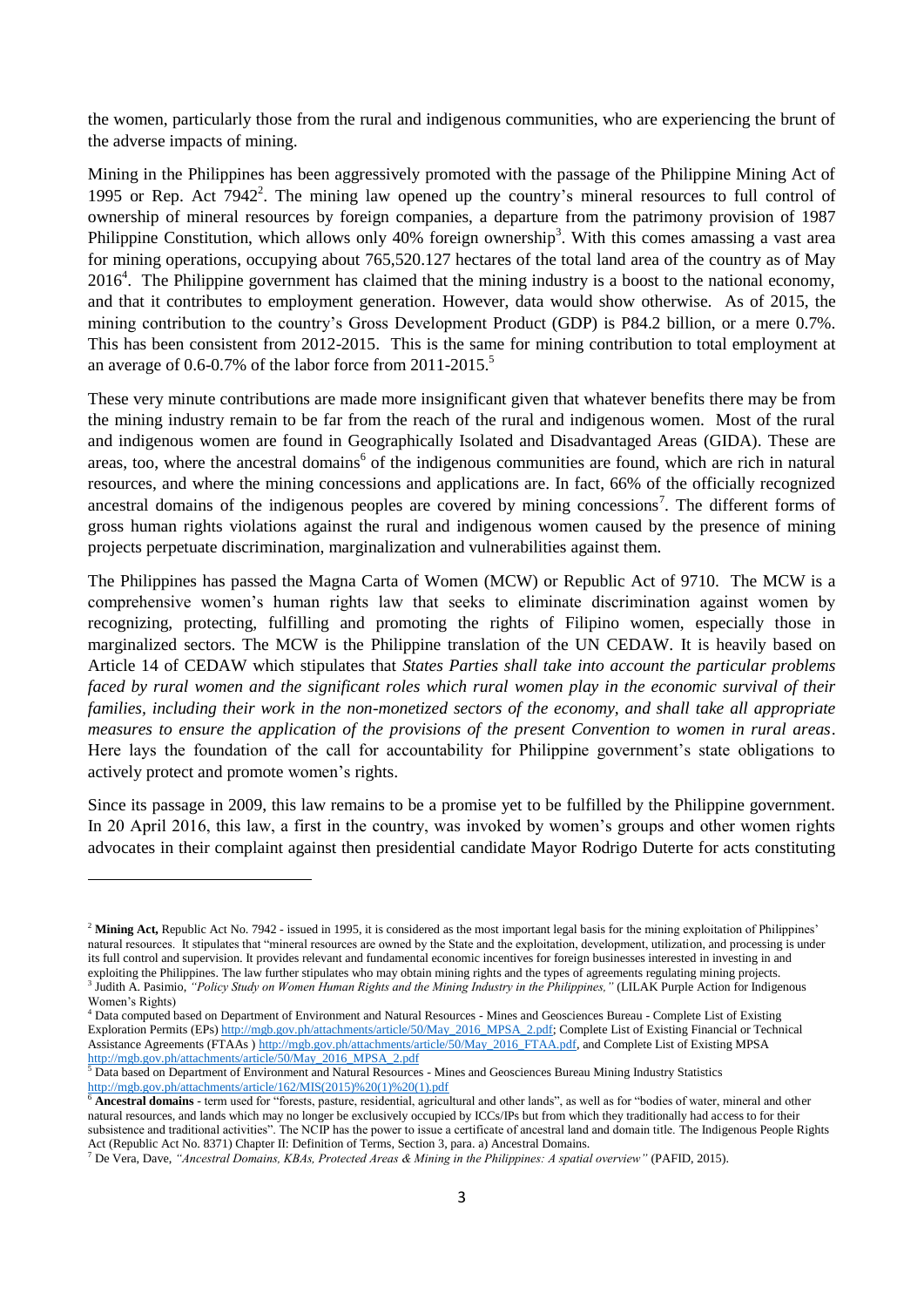violence against women<sup>8</sup>. The Commission on Human Rights (CHR), which is designated as the Gender Ombud, issued a resolution with its findings saying that now President-elect Duterte has indeed committed acts of violence against women, and has violated the  $MCW<sup>9</sup>$ . This was a welcome development in the light of popular vote for Duterte. This strengthens the position of the Gender Ombud, and makes the MCW a real potential tool for the protection of women's rights.

The challenge now is how to pursue the use of MCW – CEDAW as standards for women human rights, and to seek accountability from the Philippine government in its legal obligations to protect and promote these rights, especially in the context of the mining operations in the country.

From the past several years of working directly with communities affected by mining operations, the following are some of the most urgent issues of women human rights deeply affected, if not outright violated with the mining projects in the communities. These forms of violence against women, and violations of their rights contribute heavily to the perpetuation of the patriarchal values still very much embedded in indigenous communities.

# *Right to Participation in political and public life*

Active participation of women on decisionmaking regarding potential mining operations in their ancestral domains is being systematically shunned by the manner in which information is transmitted and consultations are conducted. On most cases, only the tribal leaders of the communities are engaged with by mining companies and national government agencies such as the National Commission on Indigenous Peoples (NCIP) and the Department of Environment and Natural Resources (DENR). The tribal leaders are most often than not, are male leaders. Women are left to hear only through the grapevine, with much of their opinion resting on the amount and quality of information their husbands and fathers share with them. This transmitted information is most likely

.................................... The B'laan women of Samlang, Malungon, Saranggani, an area covered by the Tampakan Copper Mining project said that they were asked to attend meetings, purportedly for livelihood projects. During the meetings, they would be asked to sign or thumbmark sheets of paper supposedly for lunch to be served, only to find out much later that this was used for the free, prior, informed consent process (FPIC) for the SMI project. They had very little information on the SMI project, the extent and coverage of the mining project, what an Environmental Compliance Certificate (ECC) was, and the policies governing mining operations.<sup>10</sup> They had no previous knowledge on their rights as indigenous peoples under IPRA, or as women, under the MCW. They did not know that saying "no" or not giving consent, even to a national development project such as this, is an option, and in fact, is their right. $11$ 

them. This transmitted information is most likely **implementation is already** distilled based on the understanding and personal take of the males.<sup>12</sup> This supposed respect of the indigenous culture is made accountable for this non-inclusive and discriminatory information sharing, not NCIP or the mining companies, which marginalizes indigenous women from active and informed participation in political processes.

Sec. 25 of the MCW invokes the right of women in marginalized sectors to **Representation and Participation** which calls upon the State to *ensure women's participation in policy-making or decisionmaking bodies in the regional, national, and international levels.* Sec. 26 on **Right to Information** also

<sup>&</sup>lt;sup>8</sup> Letter-complaint filed by several women's NGOs, and sectoral organizations on 20 April 2016 at the Commission on Human Rights against Davao City Mayor Rodrigo Roa Duterte for Violations of Republic Act No. 9710, otherwise known as the "Magna Carta of Women" docketed under CHR-NCR-2016-078

<sup>9</sup> Commission on Human Rights Resolution No. 2016-078 concluded on 20 May 2016

<sup>10</sup> Garingan, Edel S., "Resistance of Women in Samlang", *Stories from the Mines*, p.99.

<sup>&</sup>lt;sup>11</sup> Based on the discussions the writer had during a 2-day forum in Samlang with the B'laan women, 2013.

<sup>&</sup>lt;sup>12</sup> Judith A. Pasimio, "Policy Study on Women Human Rights and the Mining Industry in the Philippines," (LILAK Purple Action for Indigenous Women's Rights)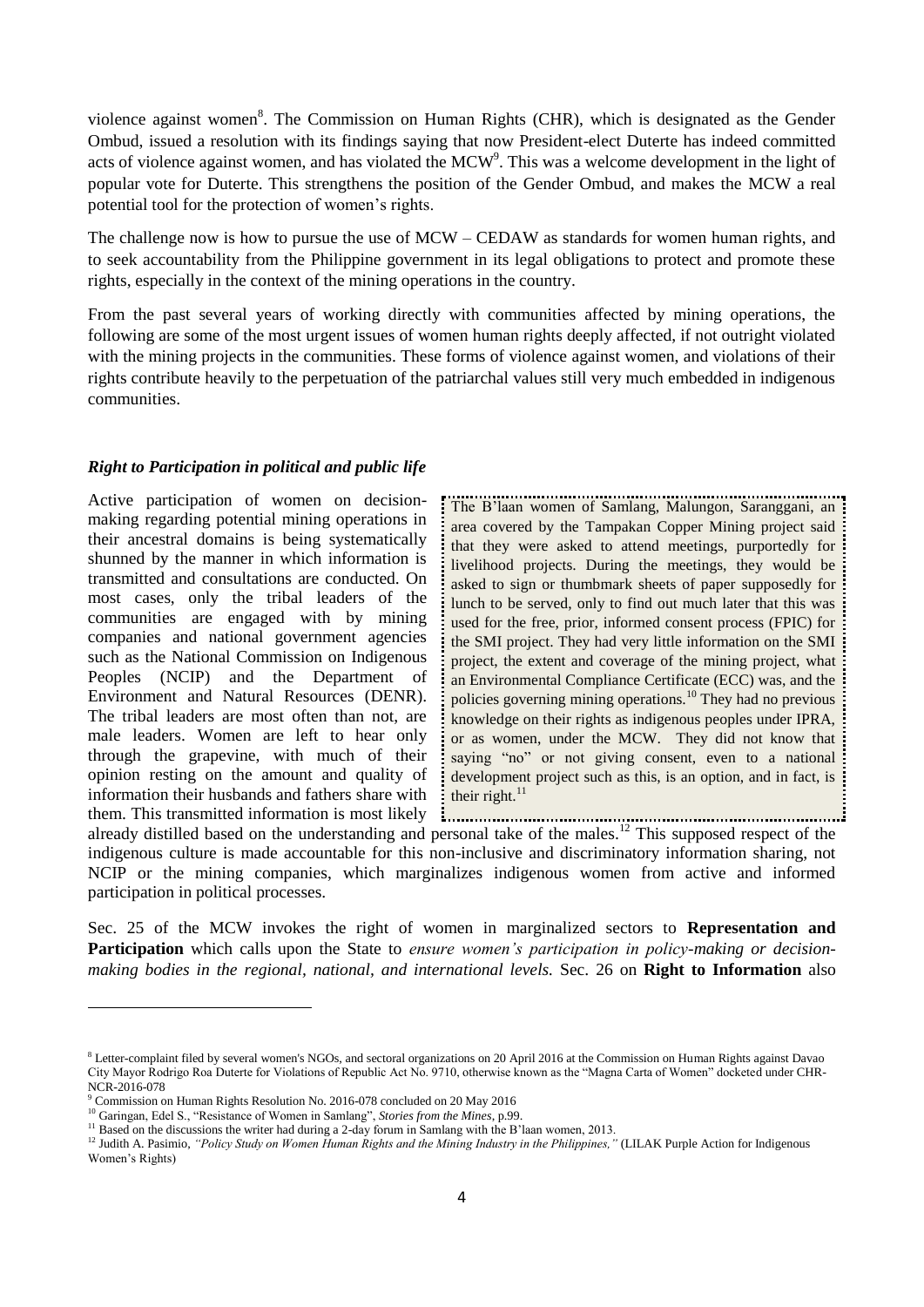ensures women's a*ccess to information regarding policies on women, including programs, projects, and funding outlays that affect them.* Furthermore, the Constitution in the Philippines recognizes the right to access to information at its Article 3, Section 7. The Local Government Code of 1991 also contains provision in relation to the duty of the State to provide information for its citizens, as well as ways to participate in decision-making and policy-shaping processes. The adoption of IPRA in 1997<sup>13</sup> was considered as a milestone in terms of protection of indigenous peoples' rights. It guarantees the participation of indigenous women in the decision making process as stipulated in Section 26: "women shall enjoy equal rights and opportunities with men, as regards the social, economic, political and cultural spheres of life. The participation of indigenous women in the decision-making process in all levels, as well as in the development of society, shall be given due respect and recognition"<sup>14</sup>.

#### *Right to Livelihood and Right to Food*

The rural and indigenous women's main source of livelihood is food-based and natural resource dependent – on forest, land, and water. They gather non-timber forest products, farm, and tend vegetable gardens. However, mining concessions have taken control of forest and agricultural lands, limiting, if not eliminating the access of these resources to women. Subsistence farms were also eradicated to clear the land for mining operations. This gravely impacts on their livelihood, and the food for their families.

The communities and their resources are also made more vulnerable by the disasters caused by mining operations. The last years, Philippines has been a witness to Brgy Didipio in Kasibu, Nueva Vizcaya and Tampakan, South Cotabato face human health and security risks as mining operations destroy natural resources and pay no mind to the aftermath. Dust has filled the surroundings of Brgy. Didipio as a result of the destruction of homes, forests, and mountains for mining operations<sup>15</sup>. Furthermore, the Didipio River has been reported to have increased toxicity levels as a result of heavy metal concentration spewed by the mining mining area in Tampakan sits on fault line, which increases the risk of seismic activity that poses threat to the spilling of the dam for mine tailings and the contamination of flood waters with toxic mine waters.

increasing number of mining accidents. Mine tailings and dam spills have caused valuable bodies of water to become toxic, resulting to fish kills and further limiting access to clean water.

As a common practice in Philippine communities, women cut back from their share of the food for the family when there is not enough food, even saving none for themselves, in order to ensure that all members of the family have enough to eat. Furthermore, mining operations also limit the opportunities of women to partake in income generation. Most of the mining employment opportunities (though mostly seasonal) were given to men. While there are a few income-earning opportunities made available for women, these forms of work do not necessarily contribute much to their development (eg, laundry, housekeeping for the miners and officers of the company). Furthermore, the increasing pressure to earn more substantively exposes them to

<sup>16</sup> Ibid

<sup>&</sup>lt;sup>13</sup> The Indigenous Peoples Rights Act (IPRA), Republic Act No. 8371 – Issued in 1997, it recognizes, protects and promotes the rights of indigenous cultural communities (ICCs) and of indigenous peoples (IPs), emphasizing that they have priority rights within their ancestral domains. The Act includes key issues such as the rights of indigenous communities to self-determination and to their traditional land. It recognises the concept of collective ownership of lands, inland waters, coastal areas, and natural resources. It also established the National Commission on Indigenous Peoples (NCIP) to ensure the protection and promotion of the interest and well-being of the Indigenous peoples in the Philippines, through the effective implementation of IPRA. The NCIP holds offices in the region, with the central office located in Metro Manila. The Indigenous Peoples Rights Act of 1997, Section 26.

<sup>15</sup> Farah Sevilla, "*Tracing the impacts of mining among women in Philippine rural communities: the case of Ifugao women in Didipio, Kasibu"* (25 November 2014)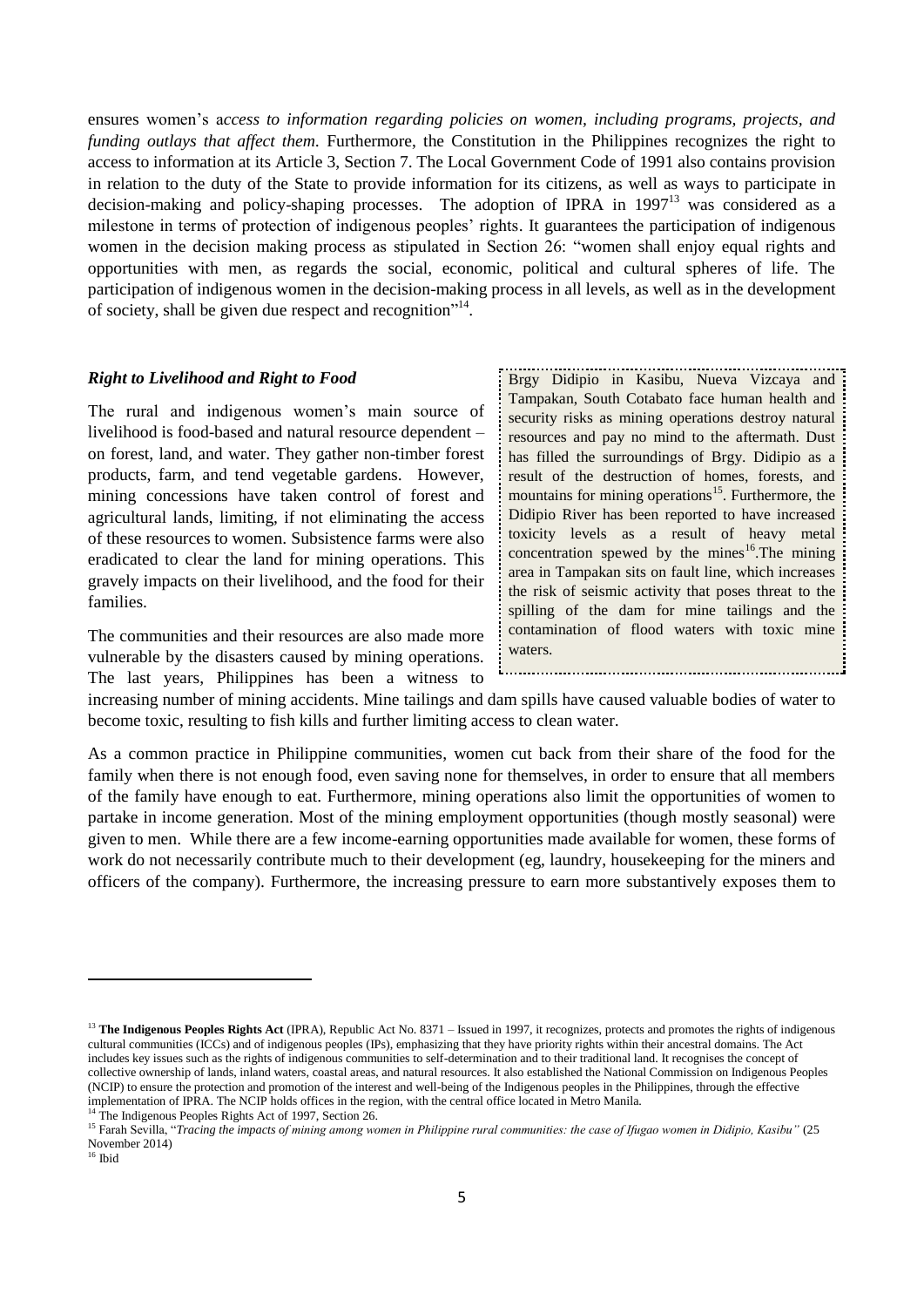sexual abuse as in prostitution, and stunted selfactualization through training programs that are only offered to women who support mining operations in their communities $17$ .

These run contrary to Sec. 22 on the women's **Right to Decent Work** which secures *decent work standards for women that involve the creation of jobs of acceptable quality in conditions of freedom, equity, security, and human dignity*.

Although the State Party affirms that, for rural women in general, "it has been implementing a number of programs primarily to increase their access to resources for livelihood"<sup>22</sup>, there is evidence that hindrances are real for the full enjoyment of the right to livelihood. According to a 2014 report, there are 281 approved applications for large-scale mining operations covering at least 532,356 hectares, with the estimation that 100.000 people belonging to indigenous people form 39 different indigenous communities will be displaced. It means that they will lose their right to livelihood<sup>23</sup>.

In Kasibu, Nueva Vizcaya; MacArthur, Leyte; Salcedo, Eastern Samar; Manicani Island in Guiuan, Eastern Samar,, and Tampakan, South Cotabato, many stories of how mining operations drastically changed the livelihood and access to food of the communities which brought further distress upon women. In Kasibu, the sprouting up of brothels and videoke houses which provide entertainment services to migrant miners lure women to provide entertainment services as a means to earn a living with the disappearance of their sources of food and livelihood<sup>18</sup>. Fish kills in 2012 due to magnetite mining operations in MacArthur, Leyte being done half a kilometre away from Lake Bito denied the communities their source of food and livelihood<sup>19</sup>. Safe drinking water in Salcedo has become scarce due to contamination, and thus come skyrocketing prices of water for sale that a gallon costs up to PhP 200.00 including costs incurred for transportation<sup>20</sup>. Farms, forests, and other coastal resources were compromised in Manicani Island<sup>21</sup> and Tampakan, causing communities to lose their homes as well as access to food, medicine, and livelihood.

These are direct infractions of Sec. 20 of the MCW on **Food Security and Productive Resources** which *recognizes the contribution of women to food production* and as such holds the State responsible in *ensur[ing] its sustainability and sufficiency with the active participation of women* and Sec. 23 on the **Right to Livelihood, Credit, Capital, and Technology** which secures for women *(a) Equal access to formal sources of credit and capital and (b) Equal share to the produce of farms and aquatic resources*.

#### *Right to Health*

**.** 

Despite the efforts made by the Government of the Philippines to provide the access of health to indigenous women, especially through Sec. 17 on **Women's Right to Health** and Sec. 27 on **Social Protection** of the MCW, the situation of indigenous and rural women in several areas within the country remains a concern. The access to basic health service has been a challenge for several years.

Today, indigenous women still depend on their environment as the source of their livelihood as well as traditional remedies for health issues. In addition, natural hazards such as landslides and floods caused by mining activities pose security risks to communities living nearby. With the adverse effects of climate

<sup>&</sup>lt;sup>17</sup> Judith A. Pasimio, "Policy Study on Women Human Rights and the Mining Industry in the Philippines," (LILAK Purple Action for Indigenous Women's Rights)

<sup>18</sup> Farah Sevilla, "*Tracing the impacts of mining among women in Philippine rural communities: the case of Ifugao women in Didipio, Kasibu"* (25 November 2014) <sup>19</sup> Ibid

<sup>20</sup> Judith A. Pasimio's interview with Mayette Badar of PKKK Visayas, July 2012, Quezon City, in Judith A. Pasimio, *"Policy Study on Women Human Rights and the Mining Industry in the Philippines,"* (LILAK Purple Action for Indigenous Women's Rights)<sup>21</sup> Ma Daryl Levesa "A Women With Chainer".

<sup>21</sup> Ma. Daryl Leyesa, "A Woman With Choice", in *Stories from the Mines*, eds Judy A. Pasimio, Edel Garingan, and Farah Sevilla (Alyansa Tigil Mina, 2012).

<sup>&</sup>lt;sup>22</sup> CEDAW/C/PHL/7-8, Philippines State Report, para. 155.

<sup>&</sup>lt;sup>23</sup> Estimation according to the KAMP, a national federation of indigenous peoples' organisations in the Philippines, as cited in The Indigenous World 2005, published by the International Work Group for Indigenous Peoples, p. 257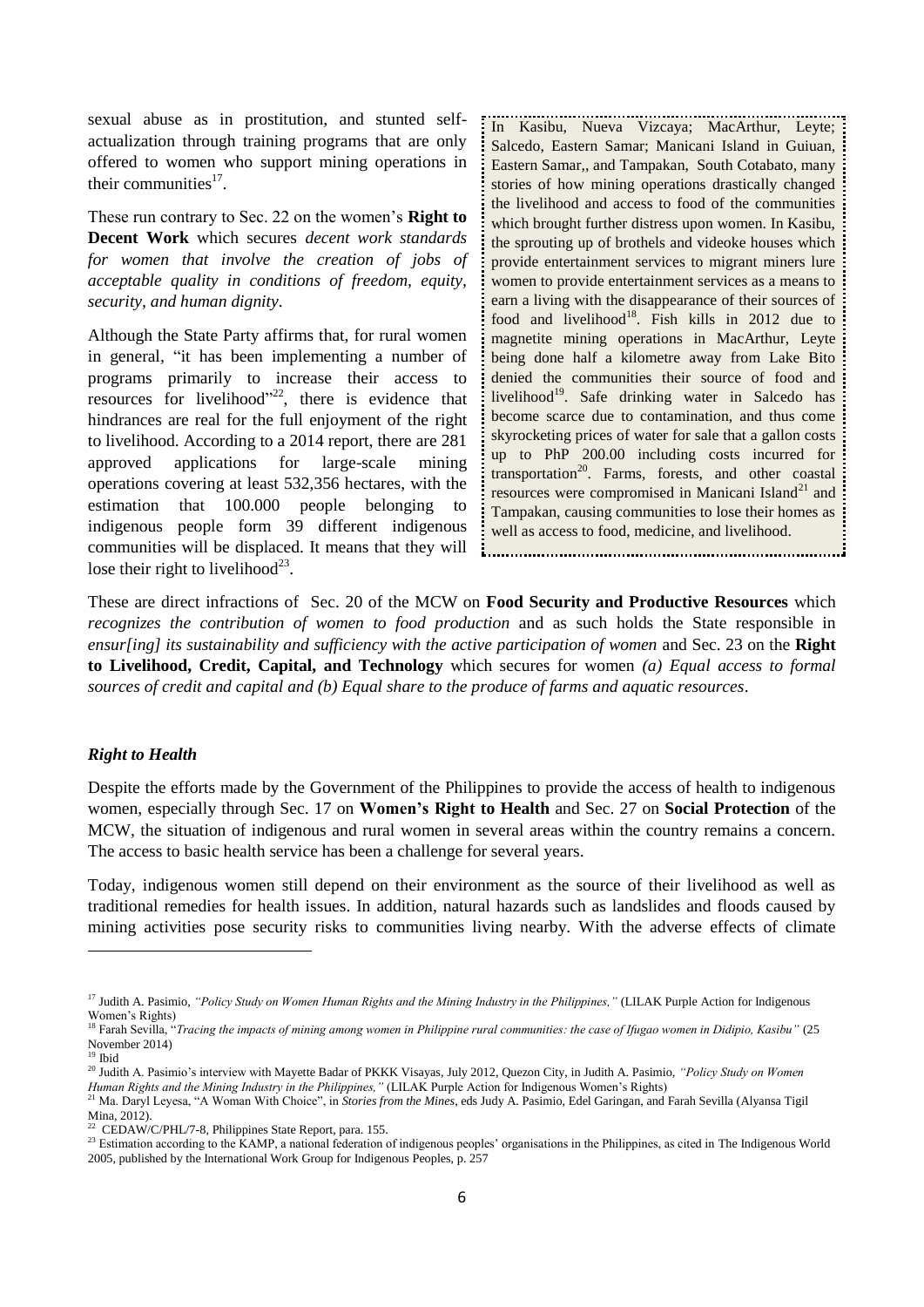change occurring in levels greater than decades ago, these threats against ecosystems which are sources of food, livelihood, and medicine as well as human communities are aggravated as they become more exposed to intensified weather events such as typhoons and droughts, without healthy ecosystems as shields.

The presence of extractive corporations operating in the Philippines presents risks for the human right to the highest attainable health standards for affected communities. Mining activities have negatively affected the right to health in several accounts. These health-based impacts, which can be associated with the release of dust or chemicals into the air, water or soil, are particularly prevalent in the contexts where heavy metals enter into water sources as a result of mining. Health risks brought

Brgy Didipio in Kasibu, Nueva Vizcaya and Tampakan, South Cotabato face human health and: security risks as mining operations destroy natural resources and pay no mind to the aftermath. Dust has filled the surroundings of Brgy. Didipio as a result of the destruction of homes, forests, and mountains for mining operations<sup>25</sup>. Furthermore, the Didipio River has been reported to have increased toxicity levels as a result of heavy metal concentration spewed by the mines<sup>26</sup>.The mining area in Tampakan sits on fault line, which increases the risk of seismic activity that poses threat to the spilling of the dam for mine tailings and the contamination of flood waters with toxic mine waters.

about by mining operations are magnified by the lack of adequate State service for medical care in the indigenous communities $^{24}$ .

The impacts of climate change include more and frequent rainfall, stronger and more typhoons. In areas where mining operates within watershed areas, these stronger typhoons caused massive devastation in downstream communities. The typhoons Sendong (December 2011) and Pablo (December 2012) had heavy toll in the downstream communities, including the Manobo and Mandaya communities. Mining in the upstream of Compostela Valley has been identified as the main culprit for such devastation.

At present, the Philippines is considered as one of the most vulnerable countries to climate change. According to the 2014 Maplecroft report, Philippines ranks  $9<sup>th</sup>$  in the most vulnerable countries. Meanwhile, as of 2015, there are overlaps of areas covered by mining tenements and areas considered high risk and vulnerable to the impacts of climate change – flooding and landslides.<sup>27</sup> This poses real danger in the lives of the communities, particularly the most vulnerable sectors within these – the women and children.

### *Violence against Women Human Rights Defenders*

As they experience increasingly hunger, poverty and are more exposed to different forms of vulnerabilities because of the mining presence in their communities, more rural and indigenous women are in the frontlines of campaigns and community struggles against large scale mining operations, and in asserting their rights. This, in turn, has made them targets of threats, harassment and violence. To date, there are at least 153 women activists who have risked their lives defending human rights since 2001, 18 of whom were killed during the Aquino administration<sup>28</sup>.

The killings of the male leaders have also grave impacts on the lives of the women in the families, and communities. It is the wives and the mothers of the slain husbands and sons who, despite their own grief, have to remain steadfast and find ways to sustain their families on their own. This increases the burden on their shoulders, taking on any kind of jobs, rendering themselves vulnerable to different forms of abuses.

<sup>24</sup> INEF, Misereor, Fastenopfer, Brot fuer Alle, *Human Rights Impact Assessment of the Tampakan Copper-Gold Project*, 2013, p. 47

<sup>25</sup> Farah Sevilla, "*Tracing the impacts of mining among women in Philippine rural communities: the case of Ifugao women in Didipio, Kasibu"* (25 November 2014)

 $26$  Ibid

<sup>27</sup> De Vera, Dave. PAFID Maps 2015.

<sup>&</sup>lt;sup>28</sup> According to Tanggol Bayi, an indigenous women's rights group in the Philippines (cited in Judith A. Pasimio, "Policy Study on Women Human Rights and the Mining Industry in the Philippines," (LILAK Purple Action for Indigenous Women's Rights)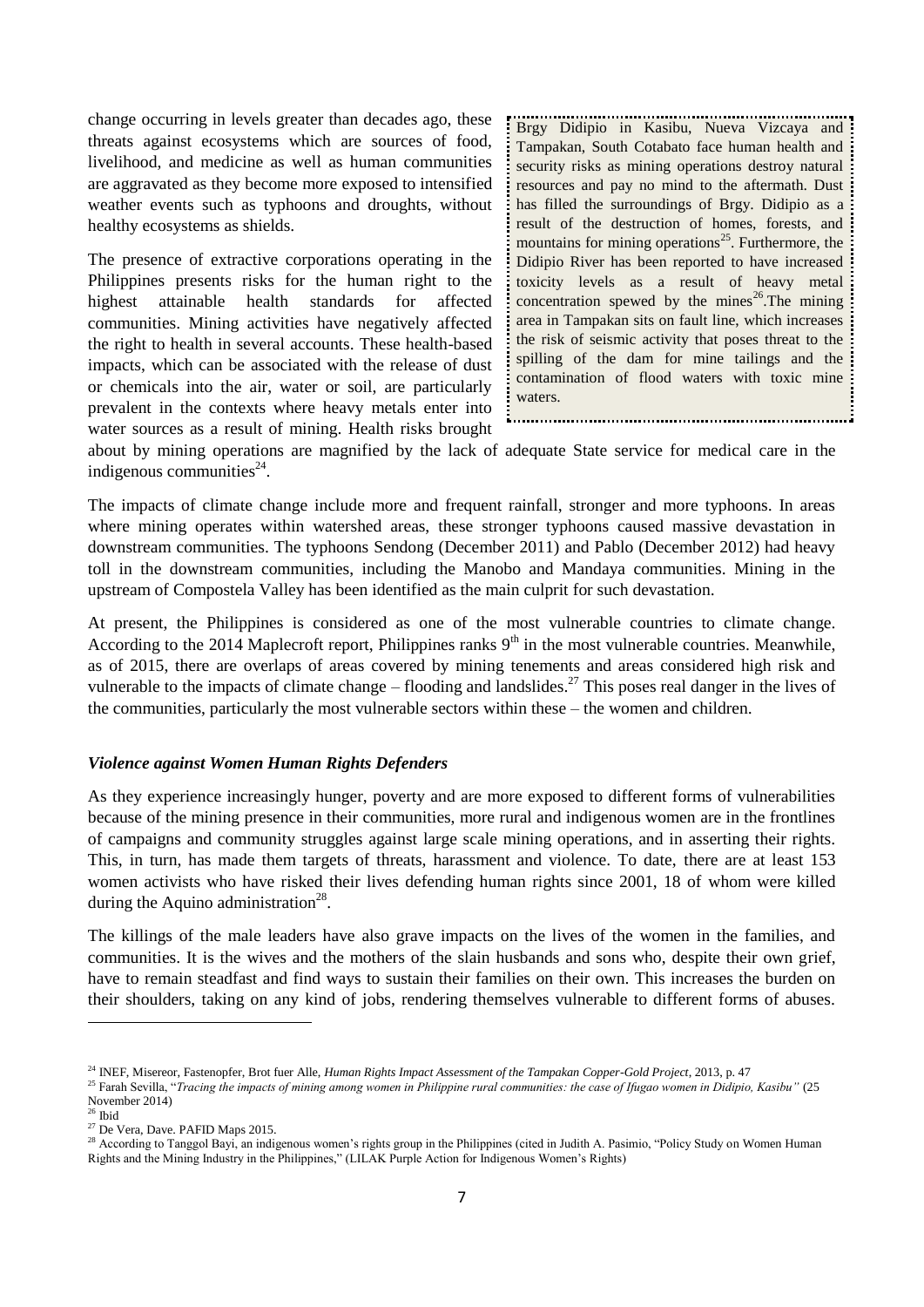There are no state institutions which provide immediate, adequate and sustained support for the families of victims of extrajudicial killings, abuses, and harassments.

The Philippines, according to Ireland-based Frontline Defenders, an international human rights group, is ranked second in a list of the most dangerous places for human rights defenders in 2016.<sup>29</sup> The culture of impunity of crimes like these is one major factor why these crimes persist. With the new Duterte administration, one of the greatest challenges lies in its rallying call for vigilantism against criminals. In a society where human rights defense work is heavily criminalized, this is indeed one of the danger signs that has to be addressed.

Violence against women human rights defenders are not only perpetrated by mining companies and the government. It also happens in the home and in the communities, where patriarchal values are still very much entrenched. The initiative to actively participate in defending the rights of women in their communities and resisting mining companies was usually responded not by support but rather outrage on the part of their husbands and shaming committed by other members of the community. Instead of being recognized of being equally capable of fighting for rights and actively participating in community affairs, they were perceived as neglecting their roles in the family as these activities took time away from them.

Furthermore, their active participation was usually treated with suspicion as they join and conduct activities which took time away from home and in the presence of other people, including males<sup>30</sup>. With such responses from the community as well as their families, the right of women to actively participate in matters of interest to her own and her community is suppressed, as she is being made to choose between complying with the standards society is subjecting her to as a woman, mother, and wife, and exercising her capacity to push for her rights and the rights of her community.

Sec. 9 of the MCW recognizes the need of women for **Protection from Violence**, as it stipulates that *all women shall be protected from all forms of violence as provided for in existing laws. Agencies of government shall give priority to the defense and protection of women against gender-based offenses and help women attain justice and healing.* 

In addition, Sec. 11 of the MCW also recognizes the right of women to **Participation and Representation**, where the *State shall undertake temporary special measures to accelerate the participation and equitable representation of women in all spheres of society particularly in the decision-making and policy-making* 

Among the Women Human Rights Defenders who were killed was Juvy Capion, who was shot dead in her home: by national military forces in October 2012 along with her sons aged 13 and 6, in Kiblawan, Davao del Sur. A Bla'an woman leader, whose husband was also an active leader, she actively opposed the encroachment of SMI-Xtrata mining operations in their ancestral domain. The military men, members of the  $27<sup>th</sup>$  Infantry Battalion of the Philippine Army, admitted that the killings of Juvy and her 2 children were "operational lapses." Four years since the killings, the Court Marshall which is conducting the hearings against the military men, has yet to reach a verdict. 

*processes in government and private entities to fully realize their role as agents and beneficiaries of development.*

Furthermore, their active participation was usually treated with suspicion as they join and conduct activities which took time away from home and in the presence of other people, including males $31$ .

<sup>&</sup>lt;sup>29</sup> Frontline Defenders, 2016 Annual Report.

<sup>&</sup>lt;sup>30</sup> Judith A. Pasimio, *"Policy Study on Women Human Rights and the Mining Industry in the Philippines,"* (LILAK Purple Action for Indigenous Women's Rights)

<sup>&</sup>lt;sup>31</sup> Judith A. Pasimio, "Policy Study on Women Human Rights and the Mining Industry in the Philippines," (LILAK Purple Action for Indigenous Women's Rights)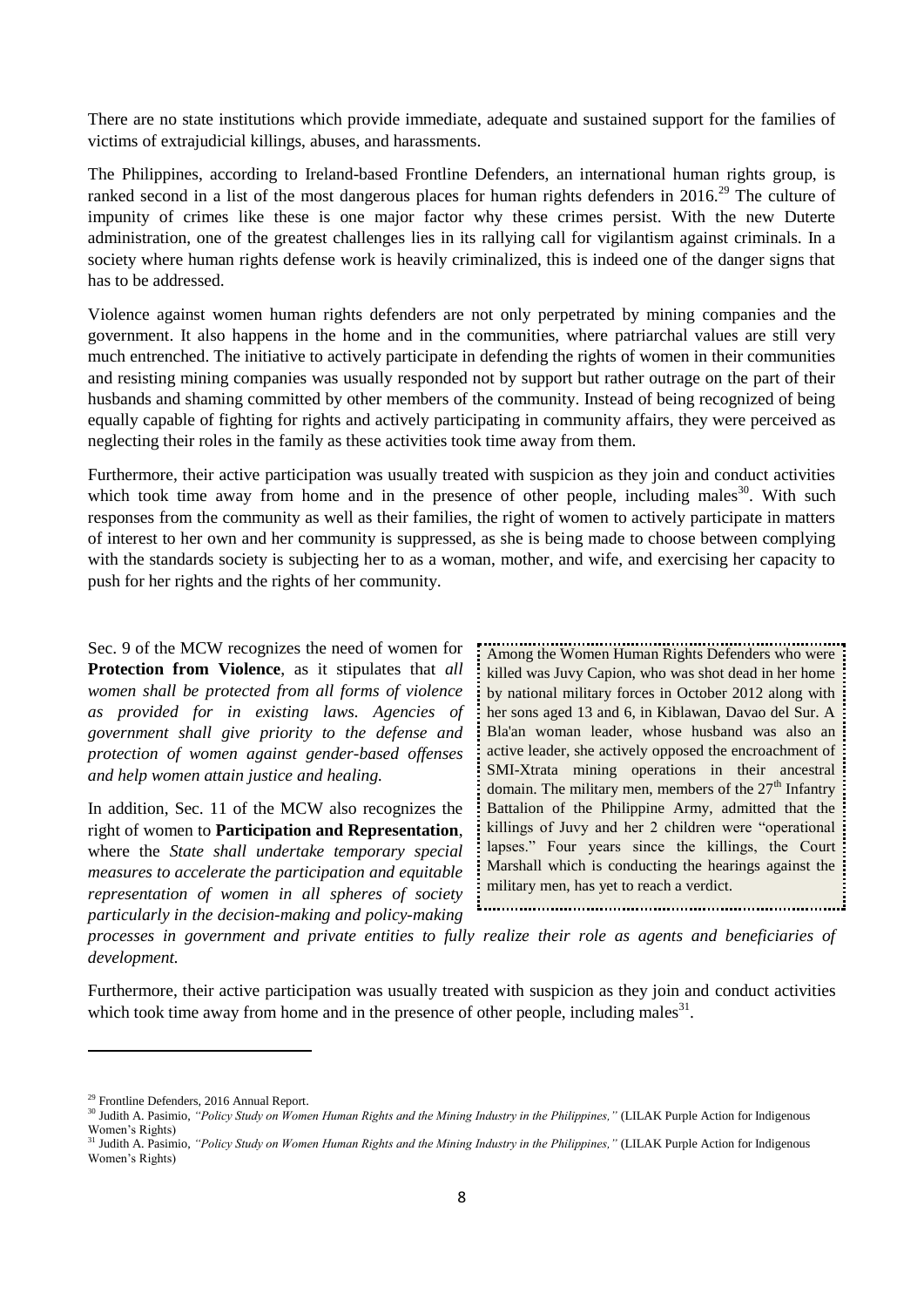Osang of Tandag, Surigao, a Subanen women leader, and Cheryl Ananayo Pugu-on of Brgy. Didipio, Nueva Vizcaya, were victims of violence as they defended their rights and their communities' rights against the atrocities being cast upon them by mining companies, and openly opposed mining operations. Osang, a Mamanwa woman who was a community leader, was almost killed by her husband in her sleep, because her husband was suspecting her of having an affair as she did not have enough time to attend to him and their family.<sup>32</sup> A Subanen woman leader, on plenty of instances, received text messages which were bent on threatening her sexually due to her active participation in the community opposition against mining<sup>33</sup>. Cheryl Ananayo Pugu-on, was the daughter of an active community woman leader opposing the Oceania Gold mining in their area. Cheryl, who seemed to have been caught in a land dispute, have been shot dead, inside a vehicle, with her infant on her lap. Her 4 year old daughter who was sitting behind the vehicle, witnessed the killing.

Manolita Galvez of Zamboanga del Norte and the Bla'an women of Tampakan,, South Cotabato, also became victims to violence perpetrated by mining companies in their quest to take their lands and homes away from them. Manolita and her family were hauled out from her home. The garden where she grew vegetables for food for her family was bulldozed by TVI. This forced her, along with the other families, to leave and move around Mindanao, searching for new homes and livelihood<sup>34</sup>. The Bla'an women and their children were always the first ones to be victimized or killed during military operations against their community which declared "flague" or war against the mining company and any members of the government security forces.

With such responses from the community as well as their families, the right of women to actively participate in matters of interest to her own and her community is suppressed, as she is being made to choose between complying with the standards society is subjecting her to as a woman, mother, and wife, and exercising her capacity to push for her rights and the rights of her community.

<sup>32</sup> Interview by Judith A. Pasimio, name withheld for security reasons, Butuan, May 28, 2015, in Judith A. Pasimio, *"Policy Study on Women Human Rights and the Mining Industry in the Philippines,"* (LILAK Purple Action for Indigenous Women's Rights)

<sup>33</sup> Personal sharing with Judith A. Pasimio, throughout the year of 2012, in Judith A. Pasimio, *"Policy Study on Women Human Rights and the Mining Industry in the Philippines,"* (LILAK Purple Action for Indigenous Women's Rights)

<sup>34</sup> Judith A. Pasimio's interview with Manolita Galvez, April 2007, Dipolog City, in Judith A. Pasimio, *"Policy Study on Women Human Rights and the Mining Industry in the Philippines,"* (LILAK Purple Action for Indigenous Women's Rights)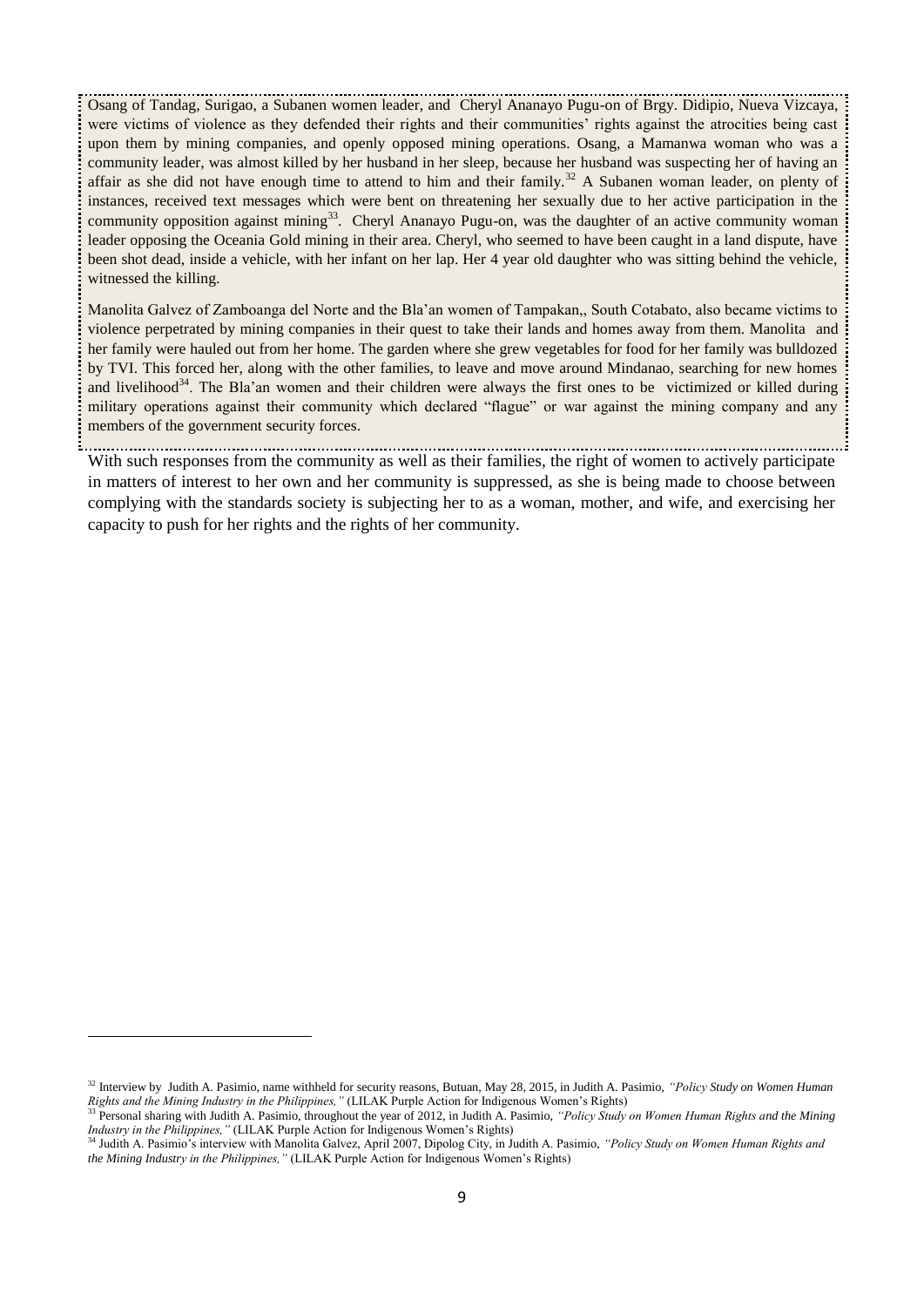#### **Recommendations**

The Philippine Government has ratified UN CEDAW, signed the UN Declaration on the Rights of the Indigenous Peoples (UNDRIP), as well as passed progressive national laws, the Magna Carta of Women and the Indigenous Peoples' Rights Act. These laws signify the commitment of the Philippine government to fulfill its obligations to protect and promote the rights of rural and indigenous women. However, with its national development framework geared towards the maximum utilization of the country's natural resources for profit, giving preferential treatments to foreign investments, women human rights are being sacrificed. Gender biases and discrimination, patriarchal structures and violence against women are being institutionalized to further the interests of these mining corporations.

Below outlines key points for action by the State Party with respect to the implementation of the MCW and CEDAW towards protecting the rights of indigenous women ensnared in traps of the mining sector and rammed in further by the neglect and indifference of the government to her plights.

- **1. In March 2016, the CEDAW released General Recommendation No. 34 on the rights of the rural women. As a party to CEDAW, the Philippine government should abide by these articulated obligations of the States, which directly applies to indigenous women. It further specifies recommended steps for the government to create an enabling environment for rural women to exercise their rights in the areas of rural development, access to health, elimination of discrimination in economic and social life, access to education and learning opportunities, decent work and employment, participation in political and public life, access to land and natural resources, and attaining adequate living conditions.**
- **2. The government has to fulfill its state obligations – the full realization of the rights of rural and indigenous women as enshrined in the Magna Carta of Women and IPRA.**
- **3. The government needs to ensure the provision of basic social services to GIDA areas to decrease the vulnerabilities of communities, particularly rural and indigenous women; and eliminate the dependency on mining corporations for these services.**
- **4. The government should provide financial and technical assistance and support to indigenous communities for the development, management and control of their ancestral domain and territories. The mining corporations should not be relied on for these forms of assistance.**
- **5. The NCIP has to ensure that there is genuine FPIC, and that the process is inclusive and democratic. Concretely, review the existing FPIC guidelines from a women human rights perspective, while still respecting the customary practices. There should be government budget allocation for FPIC processing and should not come from the mining companies, to be able to have independent processes.**
- **6. Revoke policies which are being used to legitimize harassment and attacks on community resisters and rights defenders, e.g. Investment Defense Force.**
- **7. Rural and indigenous women have to have access to justice and grievance mechanisms. There should be accessible, immediate and effective institutional mechanisms within the government (i.e. CHR) which are equipped to handle monitoring, acceptance of reports of women human rights violations and abuses, investigation and filing of cases, involving mining companies. There should be a commission within CHR on the impacts of extractive industry; or complaints against HR violations and abuses by corporations or related to the operations of extractive projects.**